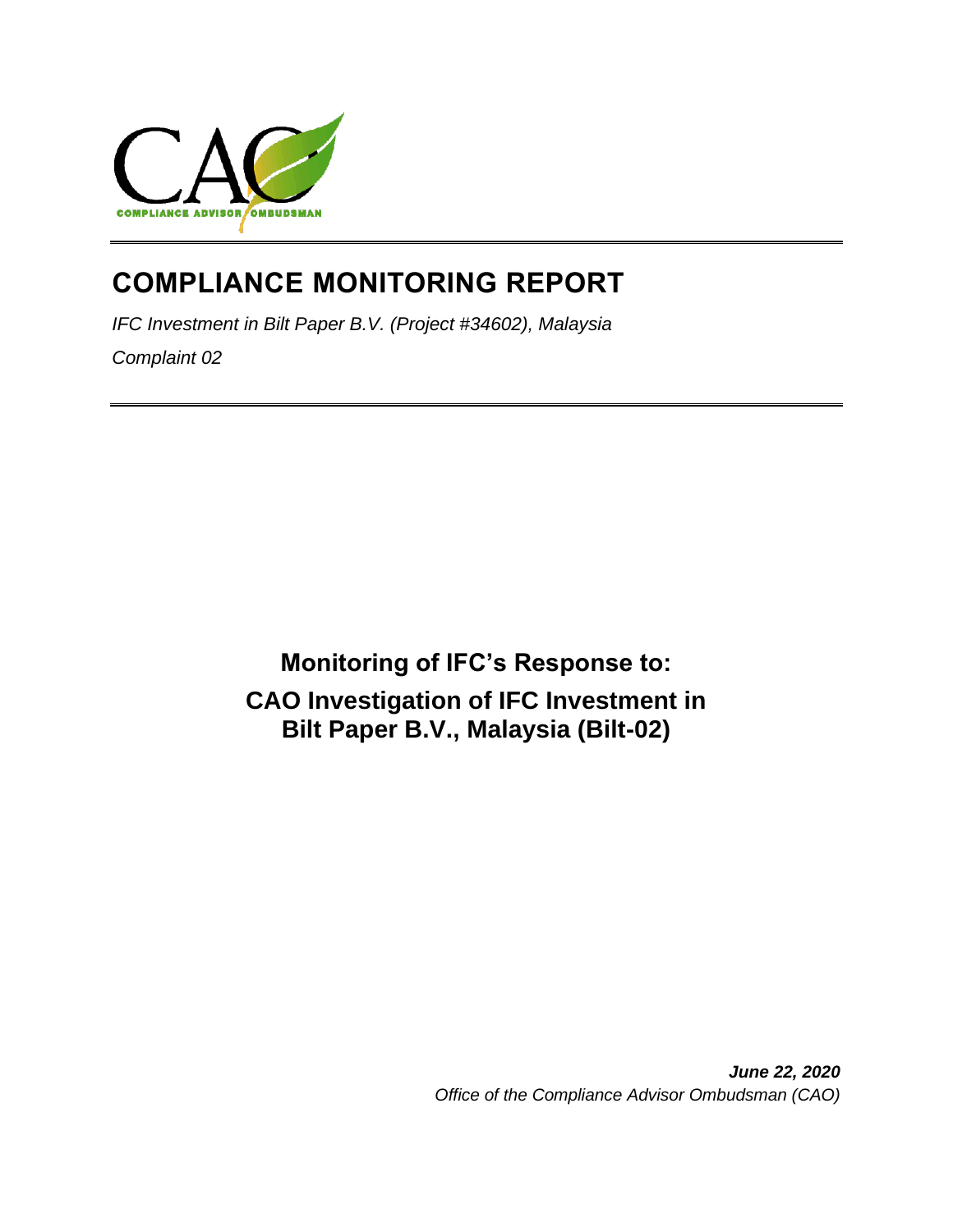# **About CAO**

*CAO's mission is to serve as a fair, trusted, and effective independent recourse mechanism and to improve the environmental and social accountability of IFC and MIGA.*

CAO (Office of the Compliance Advisor Ombudsman) is an independent post that reports directly to the President of the World Bank Group. CAO reviews complaints from communities affected by development projects undertaken by the two private sector arms of the World Bank Group, the International Finance Corporation (IFC) and the Multilateral Investment Guarantee Agency (MIGA).

For more information about CAO, please visit [www.cao-ombudsman.org](http://www.cao-ombudsman.org/)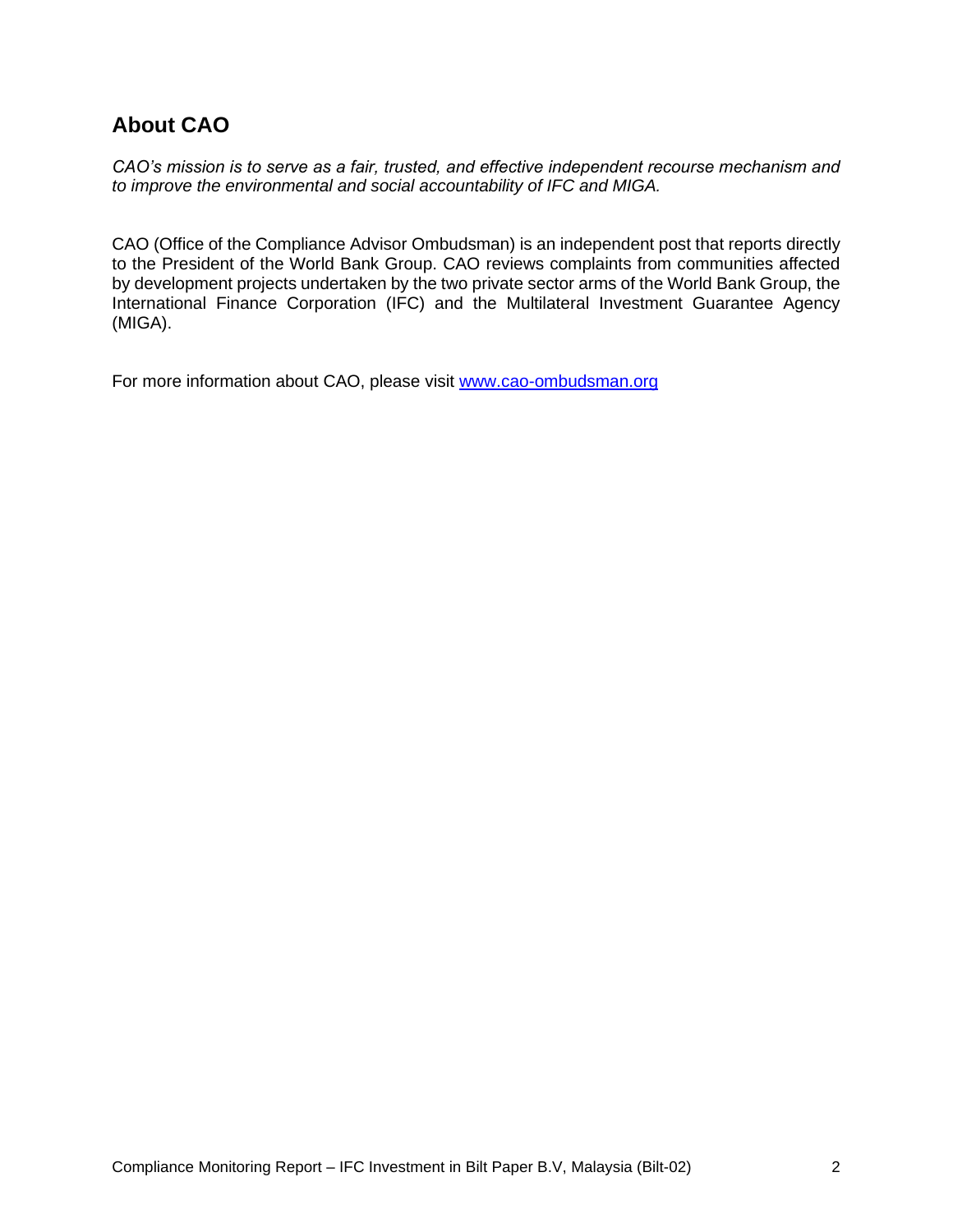# **Table of Contents**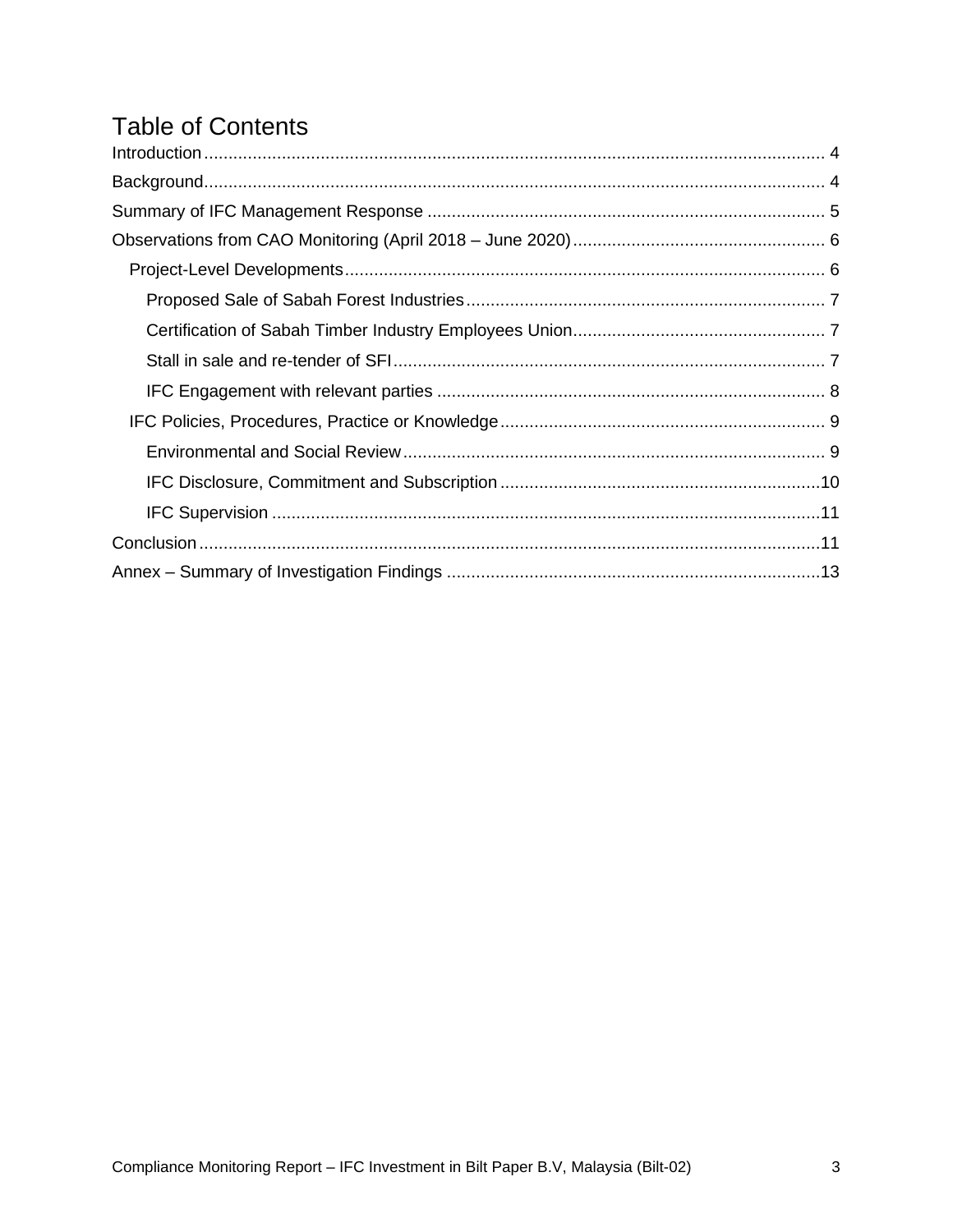### <span id="page-3-0"></span>**Introduction**

CAO's compliance function oversees investigations of IFC/MIGA's environmental and social (E&S) performance with a view to assessing compliance with relevant requirements and improving the E&S performance of the institutions.

Following a CAO compliance investigation, CAO monitors actions taken by IFC/MIGA until such actions demonstrate to CAO that its compliance findings are being addressed.

CAO's monitoring considers IFC/MIGA's response to a compliance investigation at two levels:

- Firstly, CAO considers actions taken or proposed by IFC/MIGA that respond to CAO findings at the project level.
- Secondly, CAO considers actions taken or proposed by IFC/MIGA that respond to CAO findings at the level of IFC/MIGA policies, procedures, practice or knowledge.

The first level of analysis is designed to address project level concerns identified by CAO. The second level is designed to document progress in the IFC/MIGA's approach to the identification and management of E&S risk.

This is CAO's first monitoring report documenting CAO's assessment of IFC's response to its investigation of IFC's investment in Bilt Paper B.V., Malaysia ("the compliance investigation"), which was finalized in April 2018.<sup>1</sup> This report documents IFC's response to the compliance investigation in the period from April 2018 to June 2020.

# <span id="page-3-1"></span>**Background**

CAO's compliance investigation considered IFC's investment in Bilt Paper B.V. (Bilt Paper) and Sabah Forest Industries (SFI or "the client", and together with Bilt Paper, "the company"). SFI owns an integrated pulp and paper manufacturing unit, and holds the lease on a large concession of natural forest and industrial tree plantations in Sabah, Malaysia. SFI is a subsidiary of Bilt Paper.

In August 2014, the IFC board approved a US\$250 million debt and equity investment in Bilt Paper and SFI, comprising US\$100 million equity in Bilt Paper, and three loans to SFI: an A loan of up to US\$50 million, a B loan of up to US\$62.5 million, and a syndicated loan of up to US\$37.5 million (IFC Project #34602). IFC purchased Bilt Paper equity in October 2014. The proposed A loan and syndicated loan to SFI were committed in October 2014 but not disbursed.

The compliance process was triggered by a complaint received in June 2015 from the Building and Woodworkers International (BWI) union on behalf of the Sabah Timber Industry Employees Union (STIEU), a BWI affiliate in Sabah, Malaysia (together, "the complainants"). The complainants alleged that the company had persistently hindered workers' efforts to unionize, by mounting a series of legal challenges to the recognition of STIEU. The complainants contended that the client's actions contravene IFC's Performance Standard 2 on Labor and Working Conditions, Malaysian laws on freedom of association (FoA), and international labor standards.

<sup>1</sup> CAO Investigation of IFC Investment in: Bilt Paper B.V. (Project #34602), April 13, 2018, available at: [https://goo.gl/zQY9bF.](https://goo.gl/zQY9bF) The CAO investigation, IFC's response to the investigation and related materials are available on the CAO website, see [https://goo.gl/N543BV.](https://goo.gl/N543BV)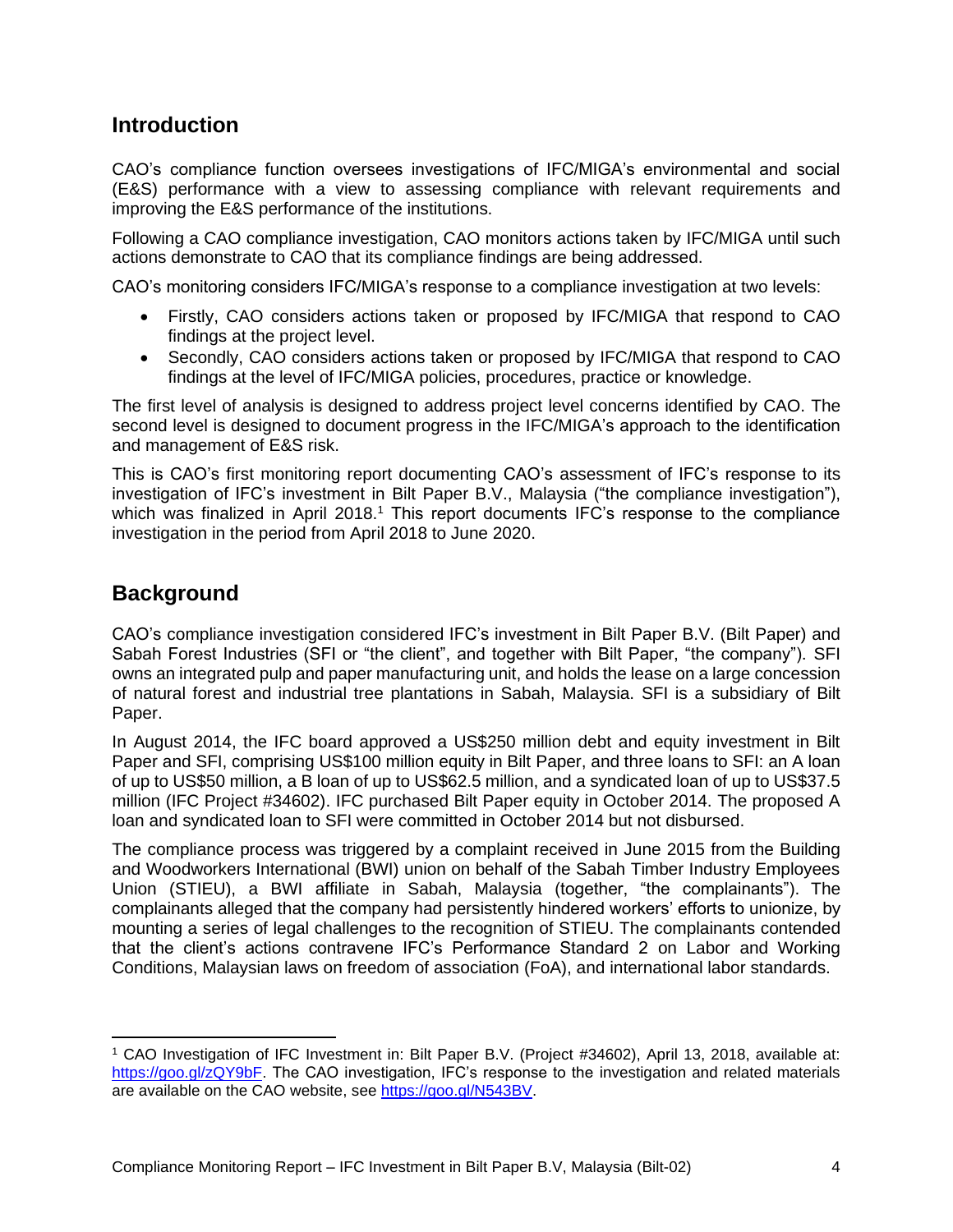In 2016 and 2017, BILT and its group companies, including SFI confronted liquidity constraints which resulted in temporary shutdowns and reduced productivity. 2 In mid-2017, SFI was taken under receivership at the petition of creditors.3

CAO's compliance investigation was released in April 2018. <sup>4</sup> The compliance investigation considered whether IFC properly applied Performance Standard 2 requirements on FoA to the client. Relevant to the issues raised by the complainants these included requirements: (a) not to discourage workers from forming or joining organizations of their choosing and (b) to refrain from attempts to influence and control workers' organizations.

CAO found that IFC did not correctly apply these requirements to SFI during its review and supervision of the investment and thus that IFC contributed to a situation where SFI was able to avoid recognizing STIEU.

A summary of findings as presented in the April 2018 investigation report is set out in the Annex.

In May 2018, the sale of SFI to a private Malaysian-owned company, Pelangi Prestasi Sdn Bhd  $(PPSB)$ , was confirmed by the Chief Minister of Sabah.<sup>5</sup> However, as of the date of writing this report, the sale had not been completed and IFC's investment in Bilt Paper remains active.

### <span id="page-4-0"></span>**Summary of IFC Management Response**

IFC prepared a management response to the investigation which was released together with the investigation report.<sup>6</sup> At the project level, IFC's response acknowledged that, at the time of IFC's pre-investment due diligence, SFI was not in compliance with PS2 due to, among other aspects, attempts to block union formation processes through legal action.

In response to union concerns regarding FoA at SFI, IFC noted that it required an independent and publicly disclosed labor audit and that this resulted in (i) a public commitment from Bilt Paper to address identified issues in accordance with PS2 provisions, and (ii) a commitment to cooperate with the Malaysian Government-led union formation process. IFC stated that it had followed up on the implementation of these measures through periodic supervision visits and third-party audits.

IFC's response acknowledged that SFI fell out of compliance with PS2 FoA requirements in June 2016 when it again attempted to block union formation through legal action. IFC noted several factors that it says hindered its ability to help the client move into compliance at this point, including: (i) efforts by Bilt Paper to sell SFI since 2015, (ii) uncertainty associated with ongoing legal proceedings related to the union formation, and (iii) subsequently, financial distress at SFI as well as at Bilt Paper.

<sup>2</sup> *Daily Express*, "Bid to recover RM13m debt," September 30, 2016, available at: [https://goo.gl/tMt4mf;](https://goo.gl/tMt4mf) Annual Report, Bilt, 2016-17, p. 11, available at: [https://goo.gl/tbNZDt.](https://goo.gl/tbNZDt)

<sup>3</sup> *The Borneo Post*, "SFI to temporarily lay off its Staff," December 1, 2017, available at: [https://goo.gl/C3nxv4.](https://goo.gl/C3nxv4)

<sup>&</sup>lt;sup>4</sup> CAO, "Compliance Investigation: IFC Investment in Bilt Paper B.V. (Project #34602), Malaysia, Complaint 02," April 13, 2018, available at [https://bit.ly/3hIa0uX.](https://bit.ly/3hIa0uX)

<sup>5</sup> Olivia Miwil, *New Straits Times,* "RM 1.2 billion takeover saves jobs for 1,500 paper mill workers in Sipitang," May 7, 2018, available at: [https://goo.gl/XHKTb5.](https://goo.gl/XHKTb5)

<sup>6</sup> IFC Management's Response to the CAO Investigation Report on Bilt Paper B.V., Malaysia, May 15, 2018, available at: [https://goo.gl/4dBbKe.](https://goo.gl/4dBbKe)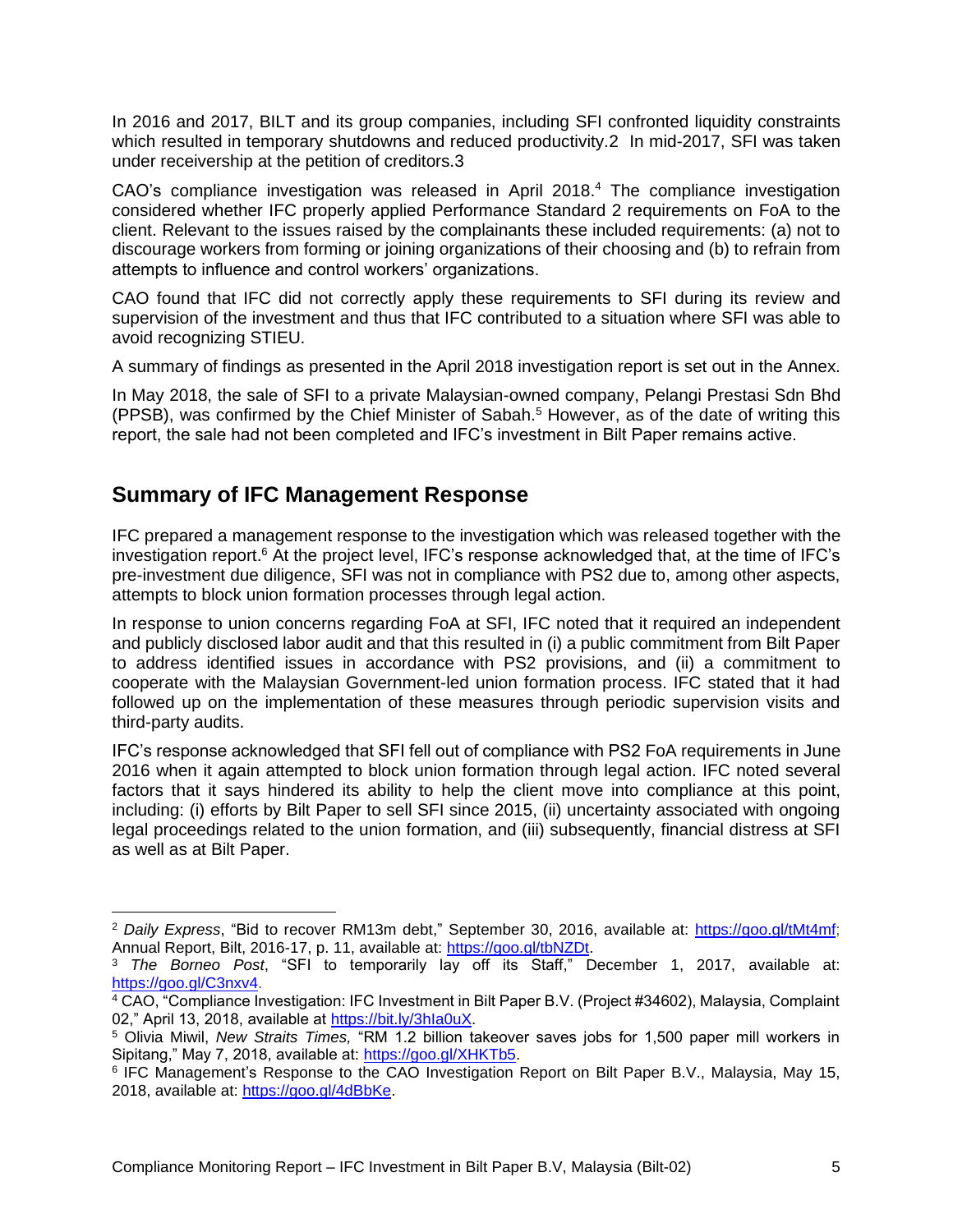IFC determined that there was little scope under the circumstances for further IFC intervention, given the expected imminent sale of SFI's assets already finalized under a court receivership. Once the sale went through, IFC noted that neither it nor Bilt Paper would have any direct contractual relationship with SFI or leverage to effect further progress.

IFC committed that it would, in any case, engage with the new owner to explain IFC's E&S due diligence findings and, to the extent relevant, mitigation measures associated with achieving PS2 compliance.

IFC's response acknowledged that labor matters, including freedom of association, "need to be represented and disclosed as material risks in the same way as other challenging environmental and social risks…" and committed that, moving forward, "IFC will more prominently identify Freedom of Association risks in its Board reports."<sup>7</sup>

# <span id="page-5-0"></span>**Observations from CAO Monitoring (April 2018 – June 2020)**

During the monitoring period, CAO sought information from IFC on its project-level and systemlevel responses to the investigation findings. CAO also sought information from the complainants regarding IFC's engagement to address the investigation findings. CAO received communications from the complainants regarding the status of the SFI sale in September 2018. The complainants did not respond to CAO requests for comment during the subsequent monitoring period.

This section summarizes key developments during the monitoring period at the project level and provides an overview of IFC actions to address CAO findings at the level of policies, procedures, practice and knowledge.

#### <span id="page-5-1"></span>*Project-Level Developments*

During the monitoring period, IFC has not reported any action that addresses CAO's project-level findings. These include findings in relation to:

- Shortcomings in IFC's review and pre-investment engagement with the client on PS2 compliance issues related to the client's known opposition to the formation of an externally affiliated labor union.
- IFC's decision to proceed with its investment in the client without ensuring that the client was meeting ESAP commitments not to oppose but rather to facilitate union formation.
- Inadequate supervision by IFC of the project in relation to freedom of association issues raised by the complainants, and IFC's failure to exercise remedies in light of its client's failure to comply with PS2.

In explaining the decision not to take up the findings with its client, IFC noted its lack of leverage and standing to engage with the receiver of SFI or with the new owner. IFC noted that the sale of SFI has not been completed as authorities did not agree to transfer the relevant forestry licenses from SFI to the new buyer. IFC noted that SFI operations have been shut down during this period. IFC also did not report engaging with the proposed buyer of SFI. Relevant developments are discussed in further detail below.

<sup>7</sup> IFC Management's Response to the CAO Investigation Report on Bilt Paper B.V., Malaysia, May 15, 2018, p. 2, available at: [https://goo.gl/4dBbKe.](https://goo.gl/4dBbKe)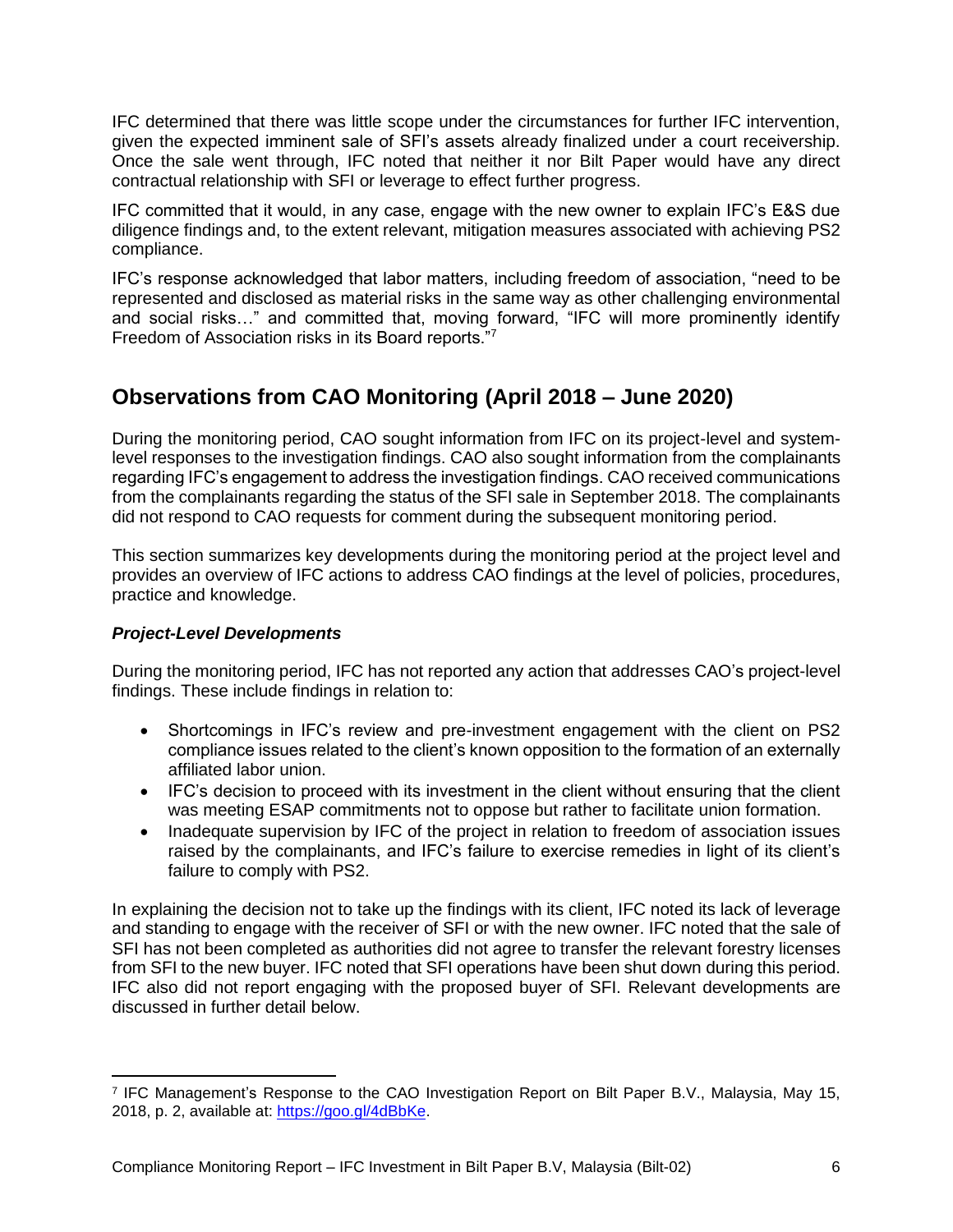#### <span id="page-6-0"></span>*Proposed Sale of Sabah Forest Industries*

The purchaser, PPSB, is a member of the Albukhary Group of Companies, a Malaysian-owned conglomerate with activities in a range of sectors including banking, e-commerce, construction, engineering, sugar, oil palm plantation and airport management.<sup>8</sup>

As noted above, in April 2018, the receiver reached an agreement with PPSB to purchase SFI.<sup>9</sup> Several approvals were needed before the sale would be finalized, including regulatory approvals for the transfer of relevant forestry licenses. These conditions were intended to be satisfied by July 4, 2018.

In April-May 2018, media reports indicated that Sabah government officials announced terms of the takeover including commitments to pay back-wages to existing SFI employees and provide support and training for workers and their families.<sup>10</sup>

IFC, the complainants and PPSB reported that the buyer paid a deposit of the bid price and paid salaries of SFI staff including the shortfall arising from a temporary layoff program.<sup>11</sup> In doing so, the buyer reported that it had satisfied the state government's prerequisites.

#### <span id="page-6-1"></span>*Certification of Sabah Timber Industry Employees Union*

According to the complainants, the remaining workers reported back to work in July 2018 and were paid a basic salary by PPSB without overtime up until March 2019.<sup>12</sup>

In October 2018, SFI workers voted to certify STIEU as their collective bargaining agent.<sup>13</sup> The complainants reported that the unofficial election result was 72.88 per cent for STIEU, with 680 of the 933 eligible workers voting for the union. The complainants also reported that SFI management continued to obstruct union formation by refusing to allow the election to take place on site.

#### <span id="page-6-2"></span>*Stall in sale and re-tender of SFI*

Following elections in May 2018, the new Sabah state government announced a review of all timber concession holders, including forest management units.<sup>14</sup> In March 2019, the government decided not to approve the transfer of forestry licenses to PPSB and introduced a new condition on future timber license grants that the acquirer have paper and pulp expertise. <sup>15</sup>

<sup>8</sup> *The Star Malaysia: StarBizweek*, "Group manages 712,000-acre forest estate in Sabah," June 1, 2019, p. 11, available at: [http://bit.ly/2uqu0hy.](http://bit.ly/2uqu0hy)

<sup>9</sup> *Paper Mart*, "Sabah Forest Industries Takeover to be Completed by the Year-End," May 7, 2018, available at: [http://bit.ly/38eF67Y.](http://bit.ly/38eF67Y)

<sup>10</sup> *The Borneo Post*, "Pelangi Prestasi's takeover of SFI guarantees continued employment for 1,500 locals," May 9, 2018, available at: [http://bit.ly/2NsvX3F.](http://bit.ly/2NsvX3F)

<sup>11</sup> IFC staff interview; PPSB Media Statement, April 24, 2019, "Pelangi Prestasi Sdn Bhd Statement on Notice of Re-Tender of One of Southeast Asia's Largest Pulp and Paper Mill with an Integrated Timber Complex Located in Sabah, Malaysia," available at: [http://bit.ly/2tftOBC;](http://bit.ly/2tftOBC) Engrit Liaw, *Malaysiakini*, "1,500 Sipitang timber workers hopeful for their job security," July 8, 2019, available at: [http://bit.ly/2uW659Y.](http://bit.ly/2uW659Y)

<sup>12</sup> Engrit Liaw, *Malaysiakini*, "1,500 Sipitang timber workers hopeful for their job security" July 8, 2019, available at: [http://bit.ly/2uW659Y.](http://bit.ly/2uW659Y)

<sup>13</sup> BWI, "STIEU wins secret ballot despite SFI's obstruction," October 30, 2018, available at: [http://bit.ly/2QXwaxV.](http://bit.ly/2QXwaxV)

<sup>14</sup> Durie Rainer Fong, "Shafie orders review of concessions to root out illegal logging," *Free Malaysia Today,*  May 28, 2018, available at: [http://bit.ly/2TvU1Gt.](http://bit.ly/2TvU1Gt)

<sup>15</sup> *Free Malaysia Today*, "Let proper experts run Sabah Forest Industries, says ex-banker," June 8, 2019, available at: [http://bit.ly/2TvQdW0.](http://bit.ly/2TvQdW0)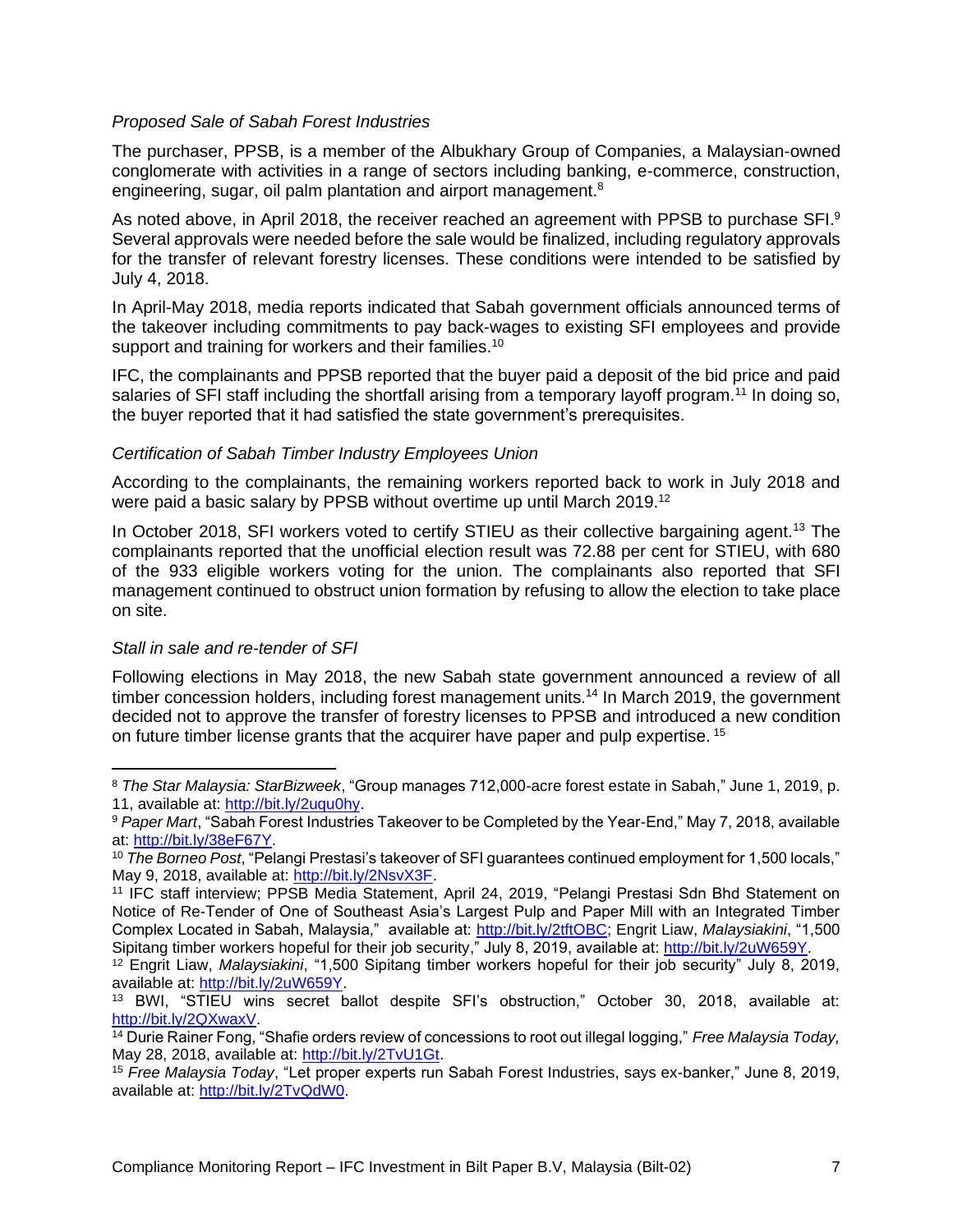According to media reports, conditions precedent for the sale and purchase agreement were not satisfied following several extensions, and the agreement was due to automatically terminate on April 1, 2019.<sup>16</sup> In April 2019, the receiver issued a notice inviting interested parties to submit offers for SFI's assets SFI.<sup>17</sup>

In May 2019, a statement by the Malaysian Trades Union Congress Sabah chairman noted that no information about the status of the sale or its impact on workers had been shared by the state government, and that workers were suffering due to continued non-recognition of the union.<sup>18</sup>

IFC reported to CAO that, at this time, the facility was not operating. While some workers were reported still to be living in the company-owned accommodation, others had left to seek work elsewhere. IFC reported that migrant workers typically had two-year contracts, that would likely not have been renewed.

In June 2019, media reported that PPSB filed a civil suit against SFI, the receiver, and LMP. In parallel, the Malaysian High Court also allowed an injunction application brought by PPSB to restrain implementation of the new preconditions on timber license grants. In July 2019, the High Court recommended that the parties explore mediation, taking into account the 1,500 SFI workers who were impacted by the delayed sale.<sup>19</sup>

A statement published by STIEU secretary-general, Engrit Liaw, in July 2019 noted that SFI workers' status had been uncertain since SFI went into receivership in late 2017.<sup>20</sup> The complainants expected that a High Court decision would provide certainty to allow the workers to engage with their employers.

In October 2019, the suit was allowed to proceed and hearings were set for December 2019.<sup>21</sup> At the time of writing, the judicial review proceedings are reported to be ongoing.<sup>22</sup>

#### <span id="page-7-0"></span>*IFC Engagement with relevant parties*

During the monitoring period, the IFC team reported to CAO that they had attempted to engage with the receiver to seek updates on progress of the sale and the facility operations. According to IFC, it no longer has any standing to engage formally with the receiver, and has not been able to obtain clear information about the status of SFI operations.

IFC has not engaged directly with the complainants or their representatives during the supervision period.

IFC also has not engaged with the proposed purchaser of SFI, PPSB.

<sup>16</sup> Ganeshwaran Kana, *The Star Online,* "Tycoon in legal tussle over timber licenses," June 1, 2019, available at: [http://bit.ly/2Rh5dFm.](http://bit.ly/2Rh5dFm)

<sup>17</sup> *Ibid.*

<sup>18</sup> *Borneo Post Online*, "Address workers' issues, MTUC Sabah urges govt," May 1, 2019, available at: [http://bit.ly/2R2CZhQ.](http://bit.ly/2R2CZhQ)

<sup>19</sup> Hafiz Yatim, *theedgemarkets.com,* "Judge asks Syed Mokhtar-linked firm to explore mediation in dispute with SFI," July 9, 2019, available at: [http://bit.ly/3714X2P.](http://bit.ly/3714X2P)

<sup>&</sup>lt;sup>20</sup> Engrit Liaw, "1,500 Sipitang timber workers hopeful for their job security" July 8, 2019, available at: [http://bit.ly/2uW659Y.](http://bit.ly/2uW659Y) 

<sup>21</sup> Hafiz Yatim, *theedgemarkets.com,* "Syed Mokhtar's firm allowed to proceed with suit over SFI takeover," October 23, 2019, available at: [https://bit.ly/3fLXFE1.](https://bit.ly/3fLXFE1)

<sup>22</sup> David Thien, *The Daily Express,* "Challenging year for Sabah's timber industry," January 1, 2020, available at: [http://bit.ly/2TG0U8z;](http://bit.ly/2TG0U8z) Timothy Achariam, *theedgemarkets.com* "Court allows Sabah Forest Industries' bid for another judge to hear takeover suit," February 6, 2020, available at: [https://bit.ly/3d1cf8Y.](https://bit.ly/3d1cf8Y)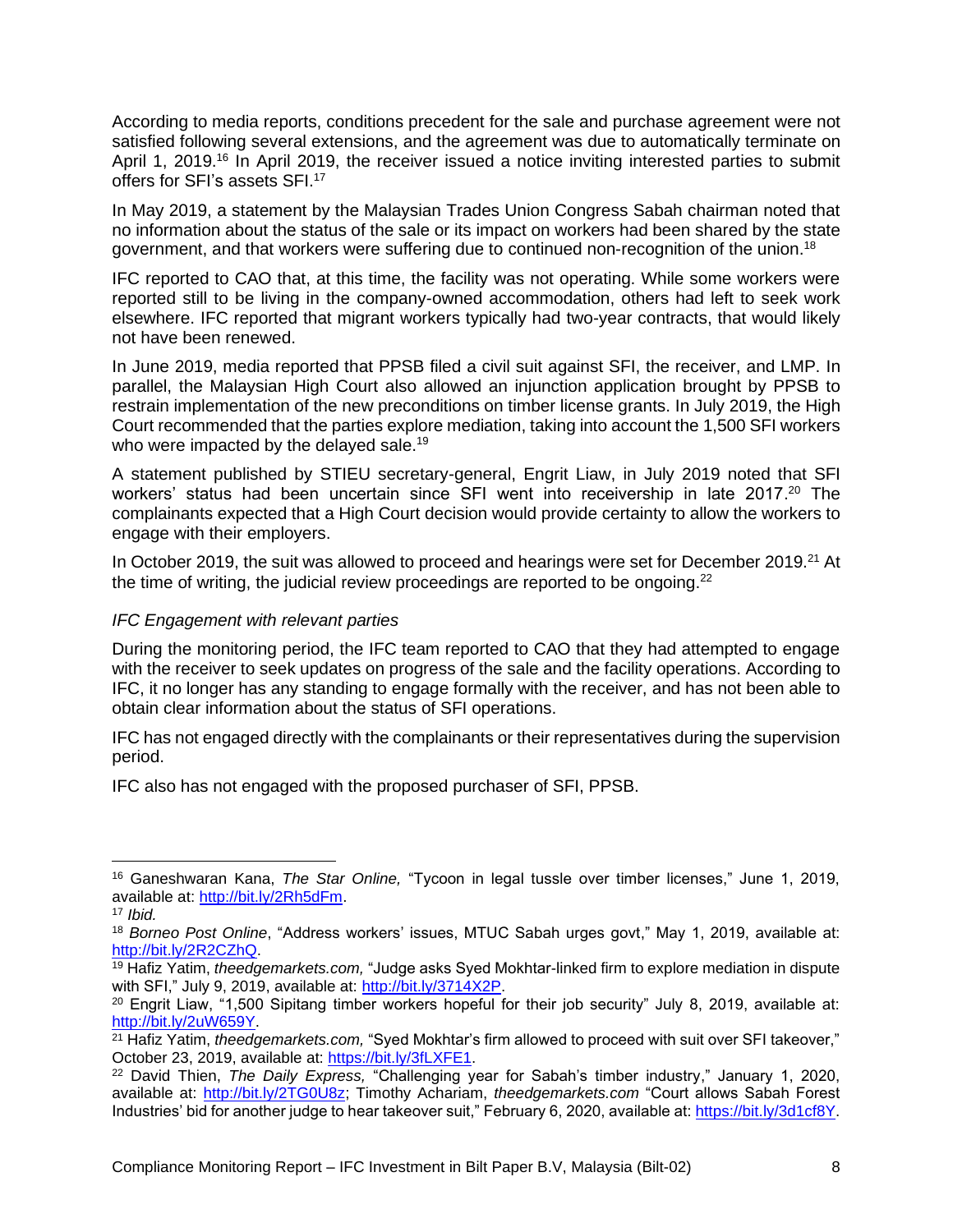#### <span id="page-8-0"></span>*IFC Policies, Procedures, Practice or Knowledge*

During the monitoring period, IFC reported steps that have been and are being taken that respond to CAO's investigation findings at the level of policy, procedures, practice or knowledge. This section assesses IFC's actions in relation to the three phases of IFC's investment – (i) E&S review; (ii) disclosure, approval and commitment; and (iii) supervision.

#### <span id="page-8-1"></span>*Environmental and Social Review*

#### CAO Investigation Findings

At the time of IFC's due diligence, it was aware that there was a long-running dispute over union formation at SFI. IFC required the client to commission an external labor audit of the company and secured a commitment from its client in the environmental and social action plan (ESAP) not to oppose formation of a union. However, these actions were not sufficient to address the PS2 risks at the time. In particular:

- 1. IFC's E&S review and the labor audit did not adequately consider relevant requirements of PS2 that the client should allow a workers' organization of the workers' choosing, and that the management should not seek to influence or control such mechanism. This raised compliance issues because the client had expressed that it was opposed to the formation of an externally-affiliated labor union.
- 2. IFC understood that there were regulatory processes underway to recognize a union, led by the Government of Malaysia, and required that is client cooperate with this process. IFC's stated position is that the government-facilitated process was expected to culminate in resolution of the union recognition issue at SFI. CAO found that IFC fell short of Sustainability Policy requirements because it did not take into account country and sector risks arising from the client's operations; and
- 3. The commitment by the client not to oppose formation of "a union" and to take steps towards union recognition did not address the client's stated preference for an internal union, and was not detailed enough to assure compliance with PS2.

#### Relevant IFC Actions

IFC has prepared additional guidance to staff that may help to address the above non-compliance issues at a systems level.

- *Labor Handbook Review:* In 2019, IFC initiated a review and update of its 2008 Labor Handbook. The Handbook is intended to be a resource for IFC clients that elaborates on PS2 implementation in practice. In relation to worker's organizations, the Handbook is intended to include guidance relating to evidence of compliance with PS2 paragraphs 13 and 14, as well as examples of common-non conformances. As of June 2020, IFC is working with external subject-matter experts to prepare the revised text. IFC is preparing to provide training for staff alongside the release of the updated Handbook.
- *Contextual Risk Analysis:* Contextual risk screening has been a mandatory part of IFC project due diligence and supervision since 2017, when IFC issued an internal 'Tip Sheet' for IFC staff. The Tip Sheet provides a definition of contextual risk, and guidance as to identifying, assessing, and documenting contextual risk during review and supervision of a project. It also provides additional sources of information for contextual risk. Relevant to the Bilt response it references labor related risks and freedom of association in particular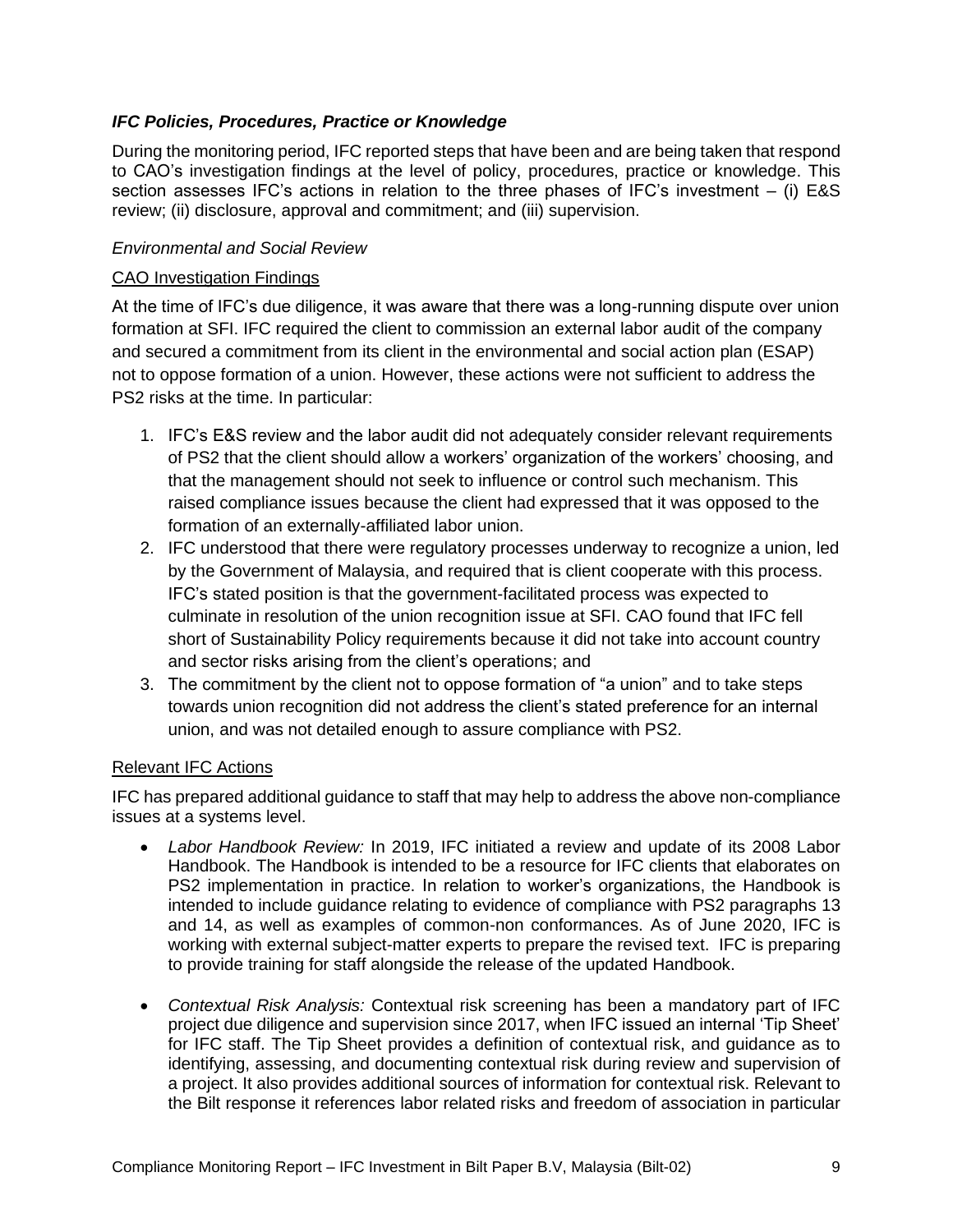as examples of contextual risk and includes US Department of Labor and ILO Reports as potential resources for contextual risk identification. In December 2019, IFC launched an internal pilot Contextual Risk Framework that includes an index to triage high risk contexts and a Good Practice Note for specialists to deepen their contextual risk screening at the sub-national level during project due diligence and supervision. Once piloting is complete, it is anticipated that the framework will be released for public consultation in FY21. While formal updates to IFC's Environmental and Social Review Procedures (ESRP) that are expected to include references to contextual risk screening have been delayed, IFC reports that contextual risk screening is already required as part of its E&S due diligence process in practice. IFC reports also that mainstreaming contextual risk is being explored in country strategy and private sector diagnostic discussions, as well as part of the World Bank Group's fragility, conflict and violence strategy implementation.

#### <span id="page-9-0"></span>*IFC Disclosure, Commitment and Subscription*

#### CAO Investigation Findings

After disclosure of the project and prior to its approval, the complainants contacted IFC in August 2014 through its online labor portal. Over several months, the complainants shared information with IFC about the client's ongoing efforts to promote an internal forum for workers' representation and opposition to the formation of externally-affiliated union. CAO found that:

- 1. IFC's presentation of the project to its board did not include material information related to the client's long-running dispute over union formation and the labor portal complaint;
- 2. IFC did not update its disclosures to reflect substantial new information about project risks and adverse impacts presented by the labor portal complaint;
- 3. IFC processed its investment without ensuring that the client was meeting its ESAP commitment not to oppose but rather to facilitate union formation.

#### Relevant IFC Actions

In its response to the compliance investigation, IFC noted that moving forward, it would more prominently identify FoA risks in its Board reports. No other systemic actions were presented.

During the monitoring period, IFC implemented significant changes in its organizational structure relating to environmental and social support for projects, policies and complaint response that are relevant to CAO's findings:

• *Establishment of E&S Policy and Risk department including a Stakeholder Grievance Response team:* In April 2019, IFC CEO announced that the institution would focus on proactive resolution of issues that arise in its projects, including more systemic engagement with complaints or concerns.<sup>23</sup> The new policy and risk department was described as a "regulator" of IFC's E&S functions.<sup>24</sup> As part of the new E&S Policy and Risk department, IFC has formed a centralized team to engage with complainants both within and outside of the CAO process. The team facilitates stakeholder grievance response by project teams and can mobilize a rapid response team as needed. $^{25}$ 

<sup>23</sup> Philippe Le Houérou, *Devex*, "At IFC, accountability is of utmost importance," April 10, 2019, available at: [https://bit.ly/3fr3gzD.](https://bit.ly/3fr3gzD)

<sup>24</sup> Philippe Le Houérou, *Devex*, "Opinion: Stepping up our game on environmental and social issues," June 13, 2019, available at: [https://bit.ly/2MVBHCm.](https://bit.ly/2MVBHCm)

<sup>&</sup>lt;sup>25</sup> IFC Website, "Accountability," available at: [https://bit.ly/2N0krvC.](https://bit.ly/2N0krvC)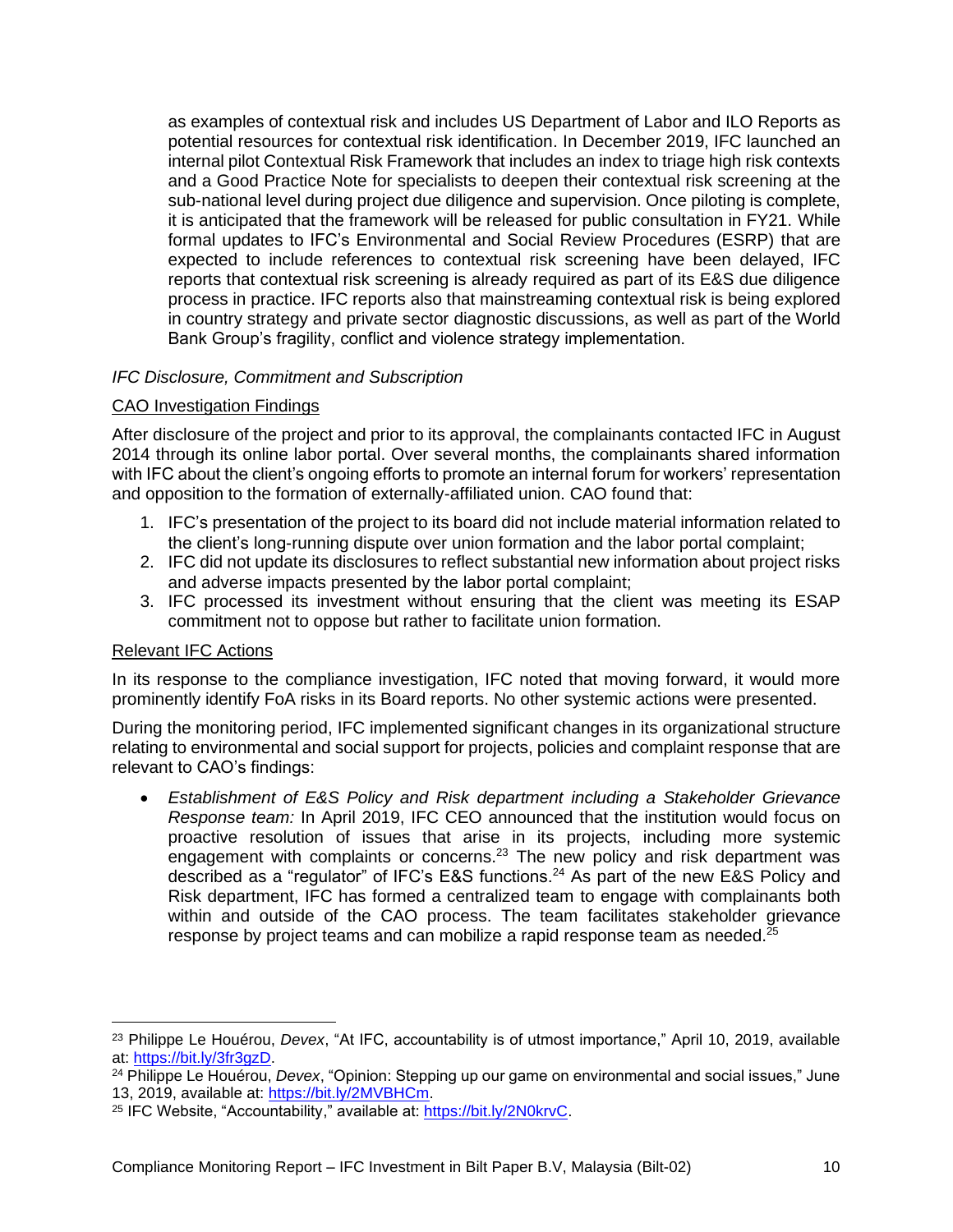#### <span id="page-10-0"></span>*IFC Supervision*

#### CAO Investigation Findings

Generally, CAO found that IFC did not adequately supervise the project in relation to the FoA issues raised by the complainants. CAO recognized different phases of supervision, in particular:

- 1. During the initial stages of supervision, IFC did not conduct the analysis needed to determine compliance, despite evidence that the client had taken steps to hinder recognition of STIEU;
- 2. In 2015/2016, IFC suspended supervision at the company's request, despite indications that the client was not in compliance with PS2 requirements; and
- 3. In 2016, IFC acted consistently with the Sustainability Policy when it recommended that its clients take steps toward union recognition (as required by PS2) in parallel with its ongoing litigation. However, when the client declined to follow IFC's recommendation, IFC did not take further action to ensure compliance. CAO found that IFC did not meet the Sustainability Policy requirement to exercise remedies as appropriate if a client fails to comply with the Performance Standards.

#### IFC's Actions in Response to the Findings

During the monitoring period, IFC did not announce any specific actions at the level of IFC's policies, procedures, practice or knowledge related to CAO's supervision findings. CAO notes that actions described above in relation to the Labor Handbook updates and the creation of the Stakeholder Grievance Response team may go some way towards addressing CAO's noncompliance findings by strengthening project team capacity to assess and supervise PS2 issues, and by facilitating ongoing engagement with complainants.

However, CAO finds significant gaps in IFC's policies, procedures, practice or knowledge that were highlighted in the compliance investigation remain. In particular, CAO notes that no guidance has been issued by IFC to its staff in relation to:

- whether and in what circumstances project teams may decide to suspend supervision of a client;
- assessing E&S compliance against Performance Standards in contexts where the client is engaged in litigation under domestic legal frameworks, and particularly where litigation activities have the effect of interfering with workers' efforts to form worker organizations of their own choosing; or
- when and how IFC might choose to exercise remedies in response to a client's continued non-compliance with E&S commitments.

During the supervision period, IFC staff noted to CAO that an external labor consultant is available to teams to provide additional support on PS2 issues. CAO notes that this external support was offered to the Bilt-02 project team during its supervision but was declined.

# <span id="page-10-1"></span>**Conclusion**

IFC has not reported any actions taken to address CAO's findings at the project level. IFC explains this decision on the basis that it has no standing to engage formally with the receiver who was appointed to administer the company in 2017, and, having invested through the parent company, Bilt, IFC has no direct contractual relationship with SFI. Although STIEU was certified as SFI workers' collective bargaining agent in October 2018, the plant has been shut down and the workers' employment status remains uncertain.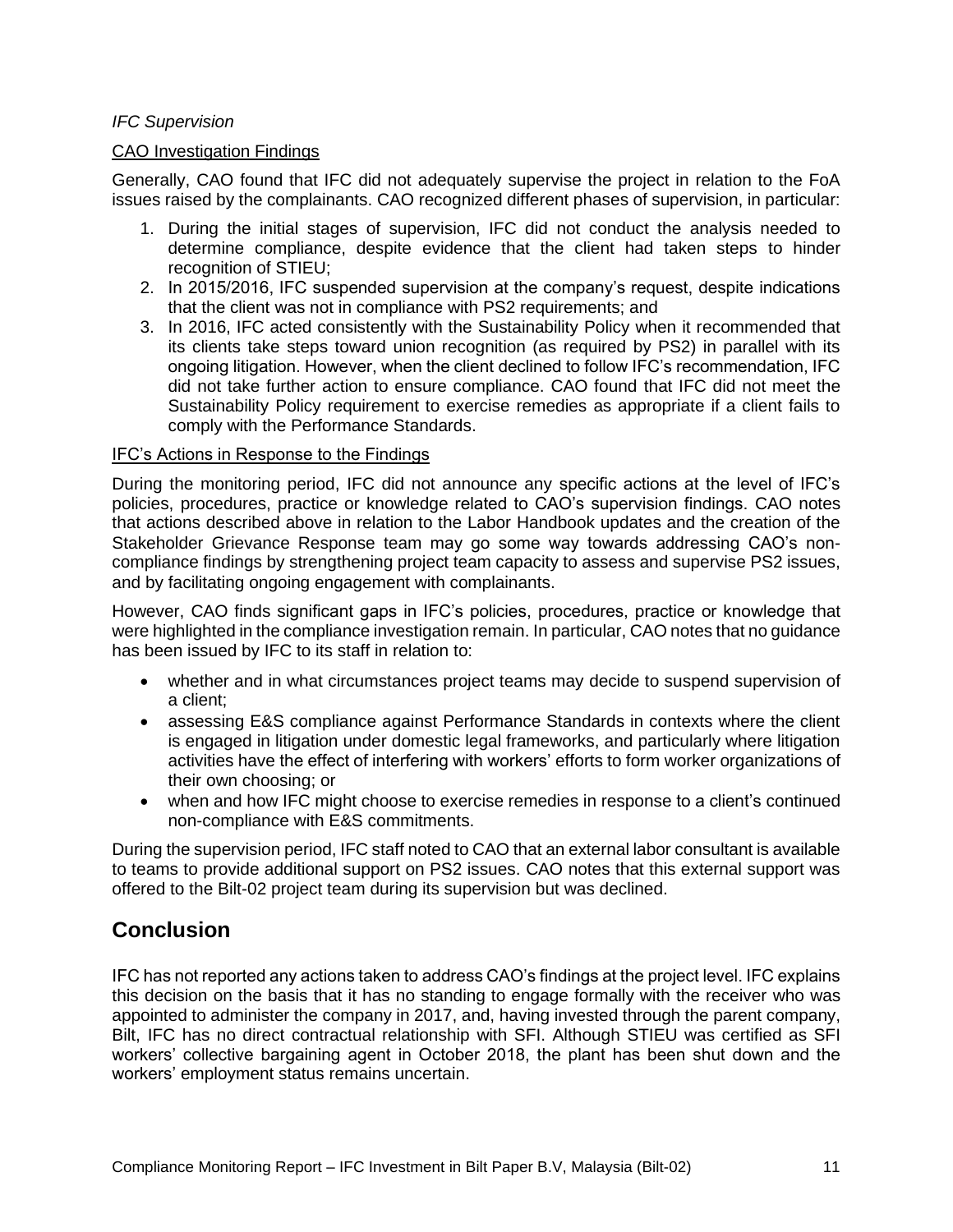CAO notes that, IFC's response to the investigation report committed that it would engage with the new purchaser to explain its E&S due diligence findings and mitigation measures associated with achieving PS2 compliance. The purchase of SFI has been stalled since mid-2018, and IFC has not engaged with the proposed purchaser.

At the level of IFC's policies, procedures, practice and knowledge, CAO notes that IFC is undertaking a review and update of its Labor Handbook, which is intended to include guidance on freedom of association issues and will highlight key indicators for implementation of PS2 requirements in practice. In relation to contextual risk, CAO understands that this is now a routine part of IFC due diligence screening in practice. Although IFC indicated in 2017 that it planned to issue a revised ESRP Manual that incorporates contextual risk assessment into the project due diligence phase, no updates have yet been approved, though internal guidance to staff on contextual risk screening is available.

At the systems level, IFC has implemented significant organizational changes in relation to its project-specific support and policy-level work on environmental and social issues. These changes have introduced a separate E&S risk and policy team that will act as an E&S "regulator" and provide more structured support for teams in responding to stakeholder grievances at the project level. However, key gaps that contributed to non-compliance in supervision of the project have not been addressed.

#### *Monitoring Outcomes*

CAO finds that IFC's response to this compliance investigation at the level of the project is Unsatisfactory, as IFC has taken no actions that address CAO's findings in relation to the project.

CAO finds that IFC's response at the level of its policies, procedures, practice and knowledge, is Partially Unsatisfactory. While IFC's attention to contextual risk screening in particular has developed significantly in the period since the Bilt investment, other potentially systemic aspects of CAO's findings have not been addressed.

Nevertheless, CAO has decided to close its monitoring of the investigation considering that the client no longer has managerial oversight or control of SFI.

Matters relating to IFC's supervision of client compliance with PS2 freedom of association commitments may be addressed through CAO's ongoing Advisory mandate.